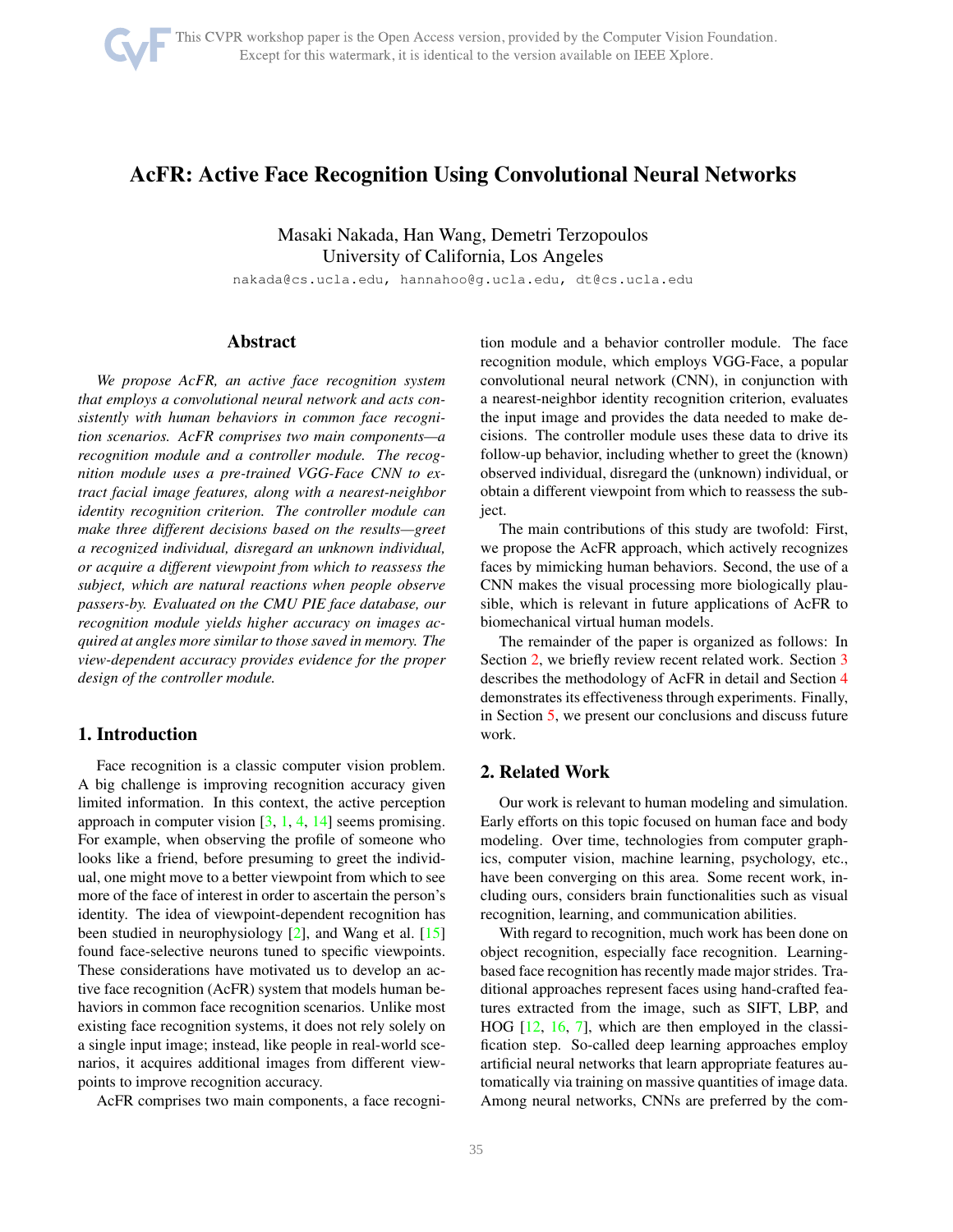<span id="page-1-2"></span>

<span id="page-1-1"></span>Figure 1. System architecture

puter vision community in part because the mechanisms underlying their architectural design are suggestive of cortical mechanisms in biological vision systems.

Although CNNs have been applied to face recognition as far back as 1997 [\[6\]](#page-5-5), the recent availability of massive image datasets have revealed their power. A representative work of this class of approaches is Deep-Face [\[13\]](#page-5-6), which uses a 9-layer CNN trained on 4.4 million labeled facial images including over 4,000 identities. It has achieved outstanding performance in both the Labeled Faces in the Wild (LFW) [\[7\]](#page-5-4) and YouTube Faces (YTF) [\[16\]](#page-5-3) benchmarks. Subsequently, Parkhi et al. [\[10\]](#page-5-7) proposed the VGG-Face network, which we have adopted in our work. It uses a 16-layer CNN trained on 2.6 million images and achieves even better accuracy in these benchmarks.

### <span id="page-1-0"></span>3. Methodology

As illustrated in Fig. [1,](#page-1-1) our AcFR system consists of two main modules—a behavior controller module, which is served by a face recognition module. Given a facial image, the recognition module will attempt to determine the subject's identity and will provide its results to the controller. The controller has two functionalities: to re-evaluate the face whenever the viewpoint changes and to model human behaviors based on the results of recognition.

## 3.1. Face Recognition

The modern face recognition pipeline usually consists of four stages: detection, alignment, representation, and classification. Detection and alignment are often included as preprocessing steps. Given a good facial representation,

the system can predict identity through classification algorithms.

#### 3.1.1 Preprocessing

Face detection and alignment algorithms are often employed because many face recognition algorithms require the input images to be carefully positioned into a canonical pose. Sometimes the assumption is made that the detection step has provided rough alignment. In this project, faces are detected using the algorithm by Mathias et al. [\[8\]](#page-5-8).

#### 3.1.2 Face Representation

Face representation heavily influences the performance of the face recognition system and is also the focus of current recognition-related research. In this project, we employ the VGG-Face network (Fig. [2\)](#page-2-1), a 16-layer CNN that is trained on over 2 million celebrity images. In addition to its outstanding performance in benchmarks, we chose it over other CNNs because (i) the image dataset that VGG-Face used is similar to ours, which makes its performance more reliable in our application, and (ii) the pre-trained VGG-Face model is available in the Caffe [\[5\]](#page-4-5) Zoo Library, which makes it easy to use. Using VGG-Face, we are able to extract suitable image features from the output of the fc-6 layer and use them in our subsequent classification stage. In this way, each  $224 \times 224$  image is represented by a 4,096-dimensional feature vector.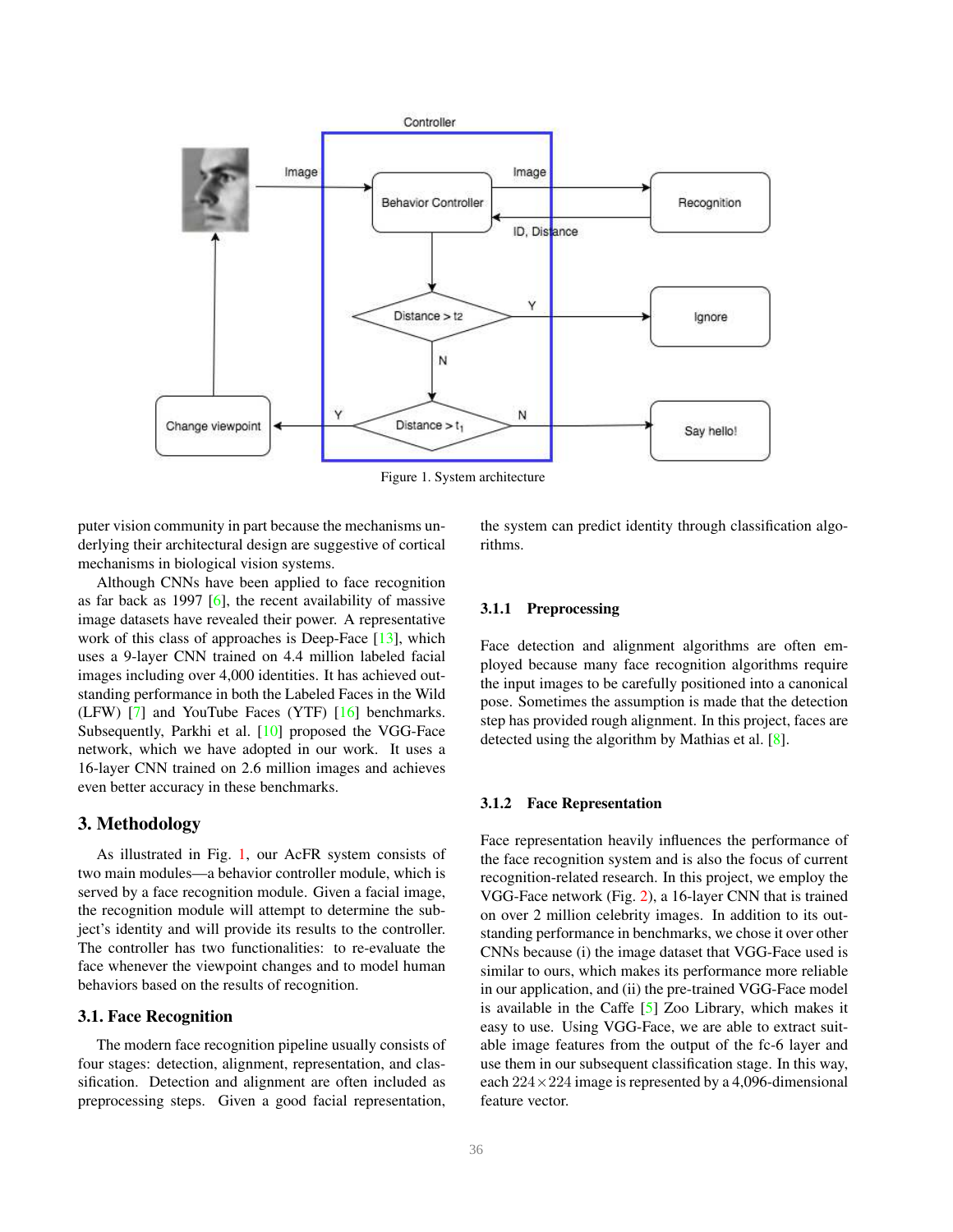<span id="page-2-2"></span>

<span id="page-2-1"></span>Figure 2. VGG-Face network architecture

#### 3.1.3 Classification

Given the extracted features, we experimented with various classification algorithms. With half the dataset used for training, Support Vector Machines and Linear Regression yielded poor accuracy (below 20%), whereas K-Nearest-Neighbor (KNN) classification achieved 90% accuracy with  $K = 30$ . We determined that the performance gap is attributable to the "curse of dimensionality". Furthermore, maintaining only a single frontal image per person in the gallery G results in an improvement over KNN. Accordingly, we decided to use the Nearest-Neighbor (NN) classifier. Given the feature vector  $\theta$  associated with an unknown image, NN will compute its Euclidean distance from each of the feature vectors  $\theta_i$  stored in the gallery G and output the identification of the image as

$$
ID = \arg\min_{\theta_i \in G} \|\theta - \theta_i\|.
$$
 (1)

We also used Euclidean distance in the subsequent behavioral model.

## 3.2. Behavior Modeling

In active face recognition scenarios, human behaviors can be roughly categorized into three types: change viewpoint, greet, and ignore. If a person of interest is likely to be someone we know, but we are uncertain, we will seek a better position from which to observe the subject's face until we can confidently recognize the subject or relegate the subject a stranger, at which point we would choose to greet or ignore the subject, respectively. Hence, our controller module is designed to model such behaviors based on the results of facial image recognition.

The controller module is initialized with two distance thresholds,  $t_1$  and  $t_2$ . Given the output of the recognition module, the controller can model the aforementioned behaviors in the following simple way:

$$
Behavior = \begin{cases} \text{Greet} & \text{if } d \le t_1, \\ \text{Igmore} & \text{if } d \ge t_2, \\ \text{ChangeView} & \text{if } t_1 < d < t_2, \end{cases} \tag{2}
$$

where  $d = \min_{\theta_i \in G} || \theta - \theta_i ||$ . In the first and second cases, our system is confident that the subject is a friend or a stranger, respectively, while in the third case it must acquire more information via a change in viewpoint.

## <span id="page-2-0"></span>4. Experiments

#### 4.1. Experimental Setup

We used Caffe [\[5\]](#page-4-5) to implement our recognition module. It is one of most popular neural network frameworks and is widely used by many large-scale computer vision applications. Additionally, Caffe provides various popular pretrained neural networks in its Model Zoo. Considering the high computational costs of CNNs and the complexity of installing Caffe, we decided to develop this project on Elastic Compute Cloud (EC2), which provides a scalable computing capability on Amazon Web Service (AWS), and we used the g2.2xlarge GPU instance, which has Caffe already installed, that takes advantage of the high-performance parallel processing capabilities of NVIDIA GPUs.

#### 4.2. Dataset

The PIE facial image database used in this project was collected by Carnegie Mellon University's Robotics Institute [\[11\]](#page-5-9). It contains 41,368 images of 68 people taken under 43 different illumination conditions, 4 different facial expressions, and 13 imaging viewpoints (from 13 cameras) ranging from -90◦ to 90◦ . Among the 13 cameras, 9 are positioned at head height in an arc from approximately a full left profile to a full right profile. As shown in Fig. [3,](#page-3-0) images acquired from these 9 viewpoints may be used to model a sequence of faces seen by an active observer.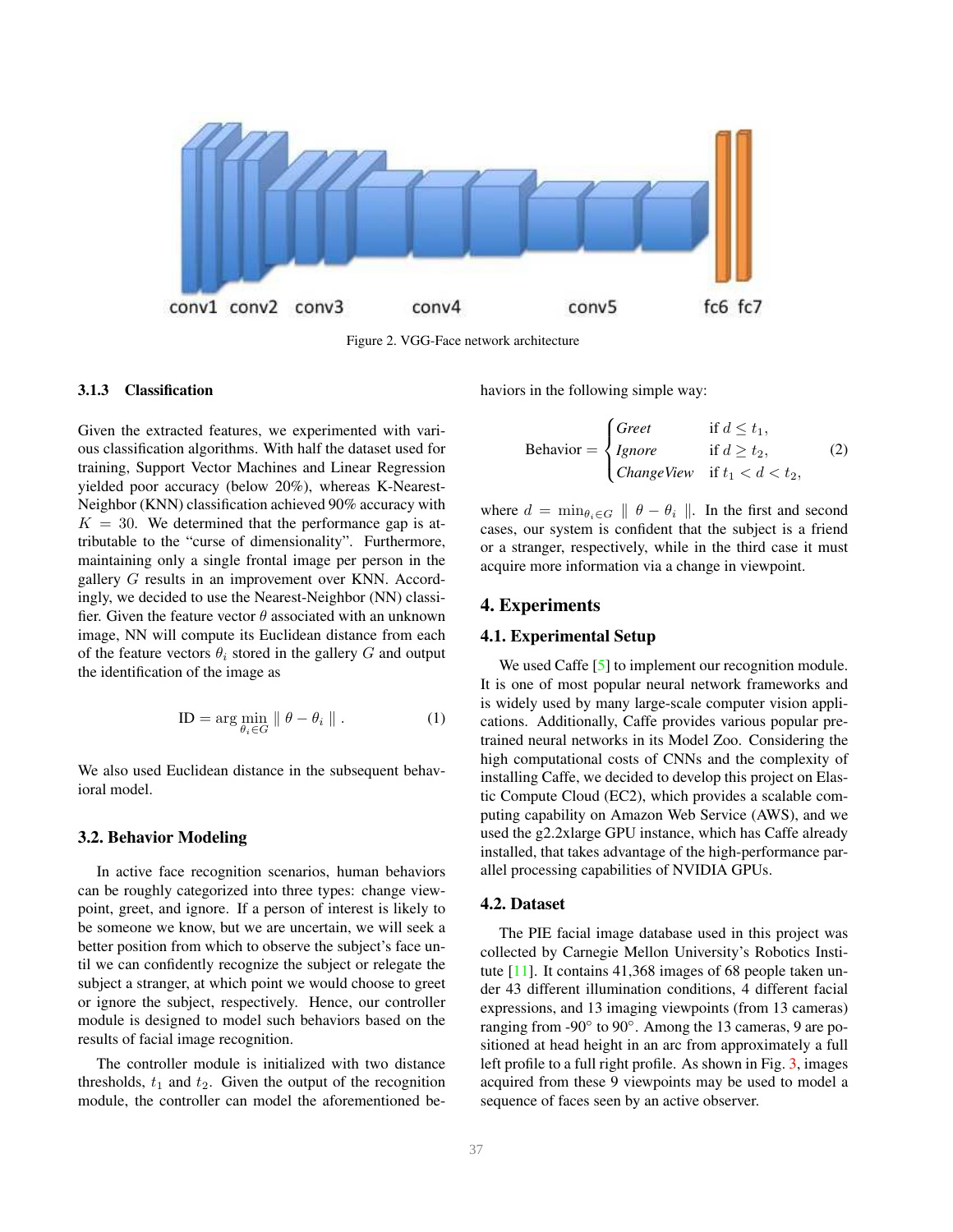

Figure 3. A sequence of 9 images of the same person



<span id="page-3-1"></span>Figure 4. Distance for different viewpoints



<span id="page-3-2"></span>Figure 5. Accuracy for different viewpoints

## 4.3. Face Recognition Module Performance

To evaluate the performance of our recognition module, we reserved one frontal image of each person, saved its VGG-Face feature vector in the gallery and used the remaining images for testing. Fig. [4](#page-3-1) and Fig. [5](#page-3-2) show that the accuracy and distance are view-dependent, as expected. For images with angles closer to the frontal view, the accuracy can reach 100% and the distance is also minimized. This shows that views can be represented by the features extracted by VGG-Face and also provides evidence for the

<span id="page-3-0"></span>

<span id="page-3-3"></span>Figure 6. Distance for different viewpoints for side-view gallery



<span id="page-3-4"></span>Figure 7. Accuracy for different viewpoints for side-view gallery

view-dependent design of our behavior model.

To investigate further the influence of the gallery on the results, we changed the stored feature vectors in the gallery from frontal views to -45 $\degree$  side views. Fig. [6](#page-3-3) and Fig. [7](#page-3-4) show that the optimal view (the view that results in the highest accuracy and minimal distance) changes accordingly. Also, due to the similarity between the left and right side views, a distance local minimum occurs at 45◦ and the accuracy remains roughly the same for angles near -45◦ and 45◦ . This is reasonable because the images most familiar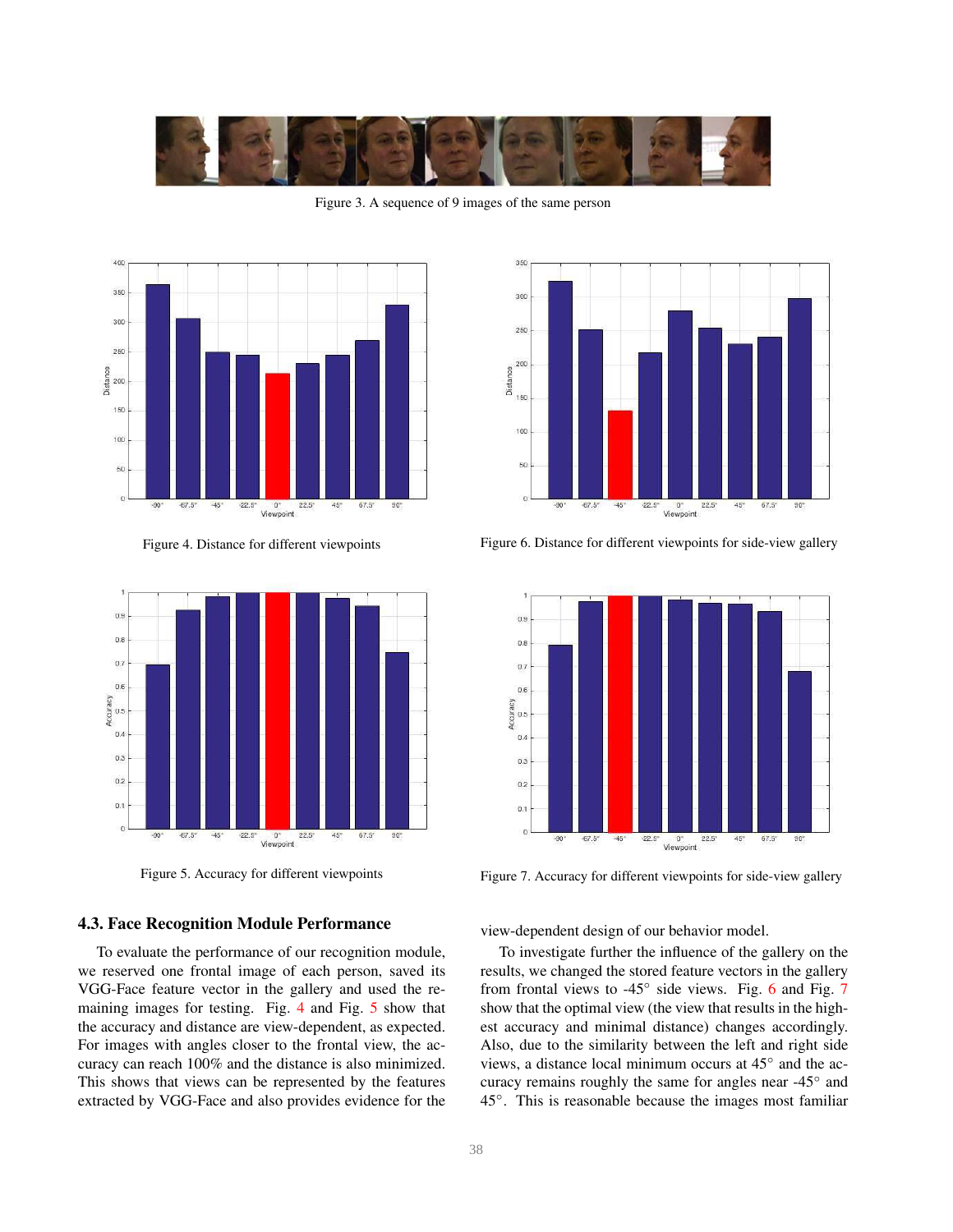<span id="page-4-7"></span>to the active observer are the images (feature vectors) in memory—the gallery.

To test how our AcFR system works when observing strangers, we removed 10 people randomly from the gallery to relegate them strangers. For these strangers, the average distances under different views range from 286 to 350, which are close to the distance of the worst views at -90° and 90°. This shows that our system is able to distinguish strangers from friends. Thus, for properly set thresholds in the behavior controller module, it exhibits appropriate behavioral modeling.

## 4.4. Behavior Controller Module Performance

For each of the 68 subjects in the PIE database, we choose a sequence of images, one per viewpoint angle, under one specific illumination condition (Fig. [3\)](#page-3-0), albeit sometimes with different expressions. This is because viewpoint changes usually happen quickly, which means that illumination is likely to remain unchanged, although expression may change. Then our AcFR system plays the role of an active observer with the feature vectors associated with the frontal images of all 68 subjects in memory. We tested the active observer's first reaction when acquiring images from different viewpoint angles.

Modifying the thresholds in our behavior model changes the "personality" of our AcFR system. As expected, the system greets the subject more often for larger  $t_1$ , and ignores the subject more often for smaller  $t_2$ . By default, we set the thresholds to  $t_1 = 250$  and  $t_2 = 325$ .

Fig. [8](#page-4-6) shows the behaviors when the initial observation is at different angles. Obviously, the frontal view is the best from which the observer can immediately recognize the subject. By contrast, the full left profile and full right profile are the most difficult views to recognize and they sometimes even lead to incorrect results. This mimics human active face recognition in the real world.

#### 4.5. Time Complexity

Computational efficiency is an important concern for us because large latencies undermine real-time behavioral modeling. The initialization of our AcFR system takes approximately 2.2 seconds and the recognition of each image takes only about 0.067 seconds. This implies that our system is capable of performing real-time recognition, which makes it suitable for virtual human modeling applications.

## <span id="page-4-4"></span>5. Summary, Limitations, and Future Work

We have proposed an approach to simulating human behaviors in facial recognition. Motivated by real-life face recognition scenarios and related psychological findings, we assumed that the recognition strategy should be active; therefore, the controller module in our prototype Active



<span id="page-4-6"></span>Figure 8. Behaviors for different initial viewpoints

Face Recognition (AcFR) system was designed to perform facial recognition in a view-driven sequential manner. Our use of a convolutional neural network makes the recognition module of the AcFR system more biomimetic and more powerful compared to alternative approaches. The experimental results support our design decisions.

The direction of movement when our AcFR system decides to change its viewpoint was not carefully investigated. This can be a problem because the system may decide to move from a side view to look at the subject from behind, whereas people normally move towards the front of a subject in order to see the face more clearly. Therefore, the direction of the face must be estimated for more realistic active face recognition.

In future work, we will incorporate our AcFR system into a biomechanical human model of the face-head-neck complex [\[9\]](#page-5-10). To this end, the behavioral repertoire of the system's controller module will need to be expanded.

## References

- <span id="page-4-1"></span>[1] J. Aloimonos, I. Weiss, and A. Bandopadhay. Active vision. *International Journal of Computer Vision*, 1(4):333–356, 1988. [1](#page-0-1)
- <span id="page-4-3"></span>[2] T. J. Andrews and M. P. Ewbank. Distinct representations for facial identity and changeable aspects of faces in the human temporal lobe. *Neuroimage*, 23(3):905–913, 2004. [1](#page-0-1)
- <span id="page-4-0"></span>[3] R. Bajcsy. Active perception. *Proceedings of the IEEE*, 76(8):966–1005, 1988. [1](#page-0-1)
- <span id="page-4-2"></span>[4] D. H. Ballard. Animate vision. *Artificial Intelligence*, 48(1):57–86, 1991. [1](#page-0-1)
- <span id="page-4-5"></span>[5] Y. Jia, E. Shelhamer, J. Donahue, S. Karayev, J. Long, R. Girshick, S. Guadarrama, and T. Darrell. Caffe: